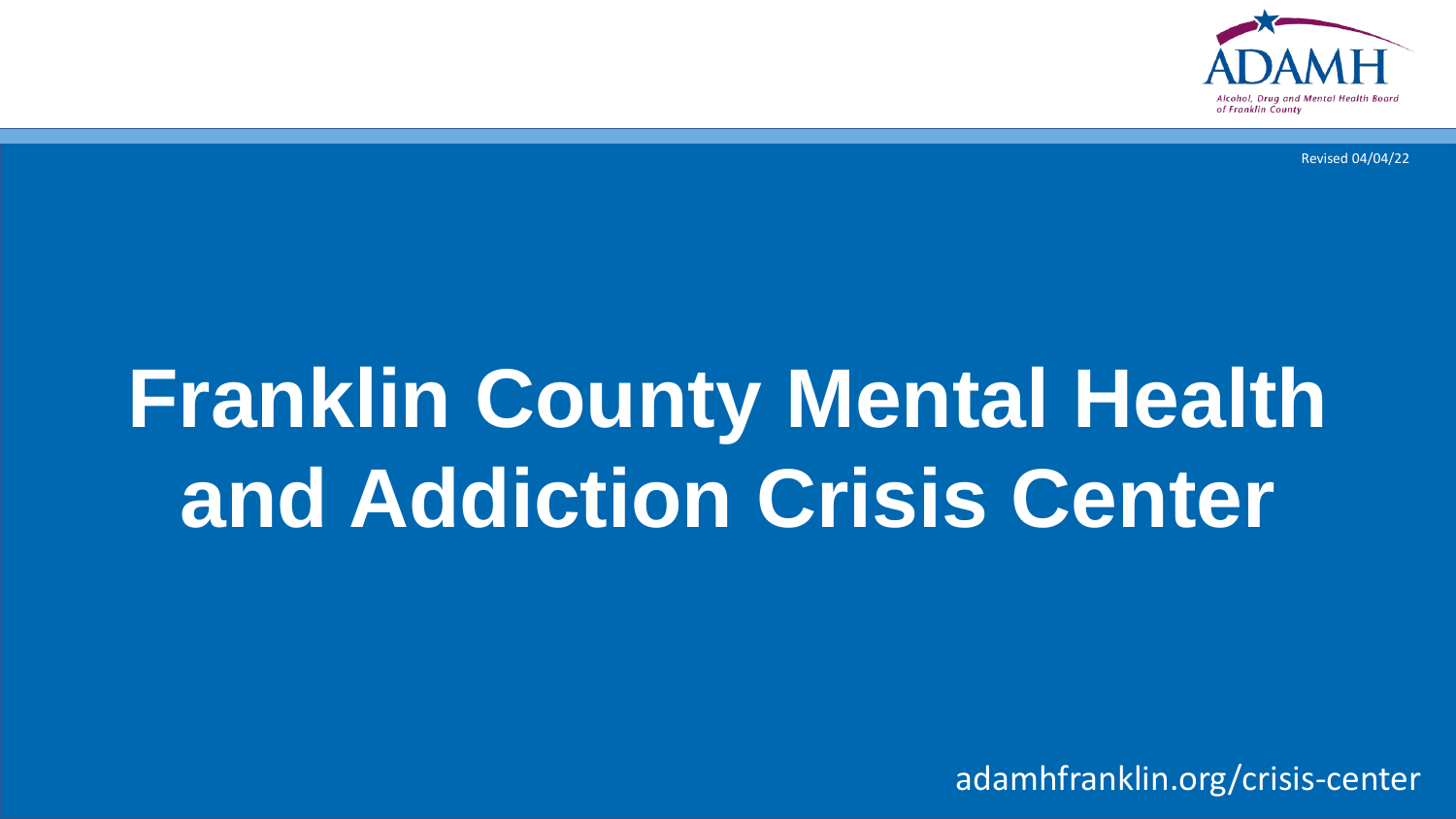

# **Community Needs**

21%

of Franklin County's 1.3 million residents will experience mental illness in a given year

# 30,000

mental health crisis episodes treated in Franklin County annually

# 900

individuals needing medical clearances are transported from the current crisis facility to emergency departments

23%

Franklin County's population is expected to see a 23% increase in the need for mental health and addiction services over the next 10 years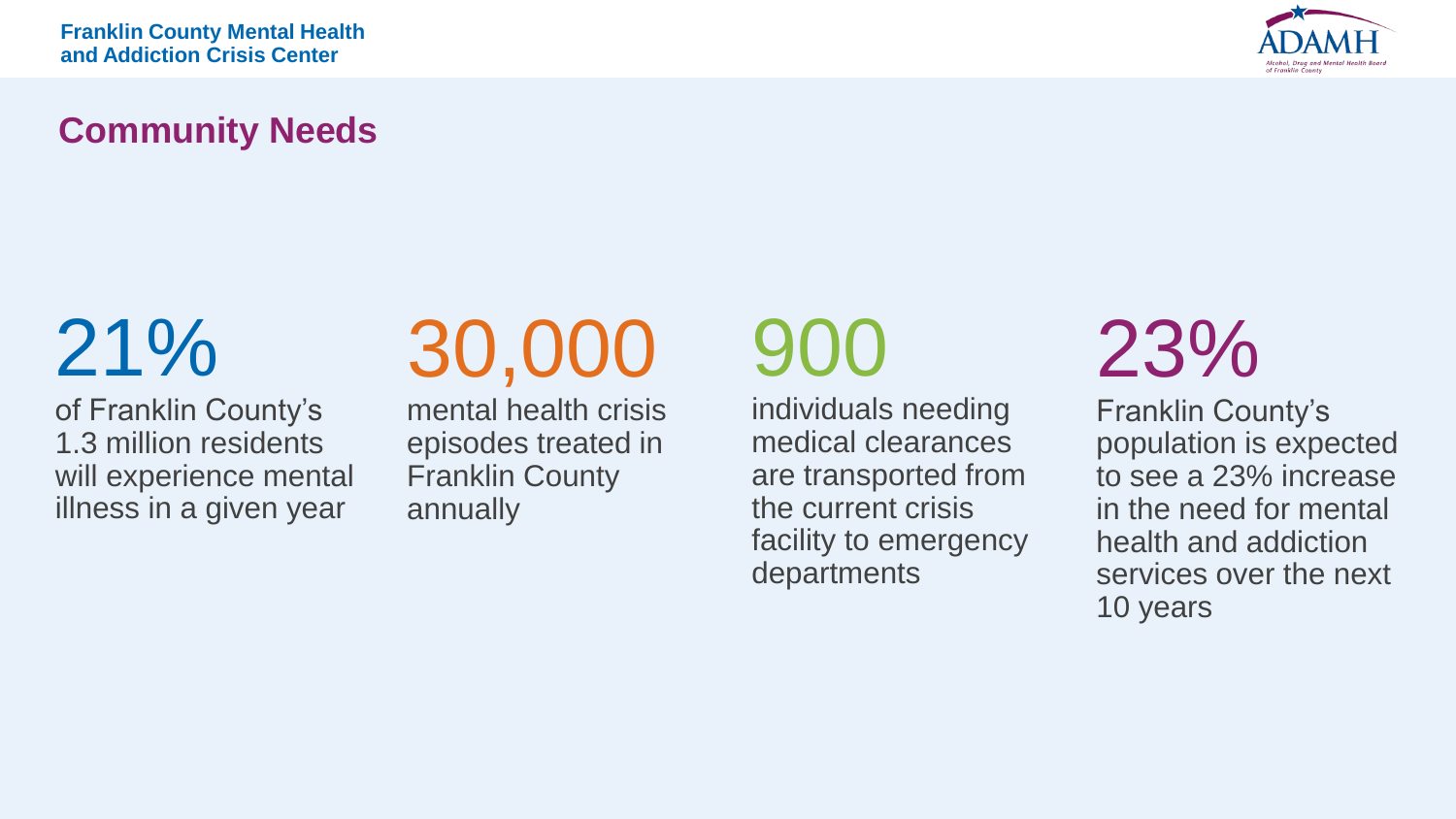

# **Continuum of Crisis Care**





988 with 'care traffic control' technology infrastructure and coordination with 911





# Mobile Response

Introduction of community-based teams with peers

# Crisis Center

A central destination for adults with mental health, addition crisis needs needing facility-based crisis stabilization services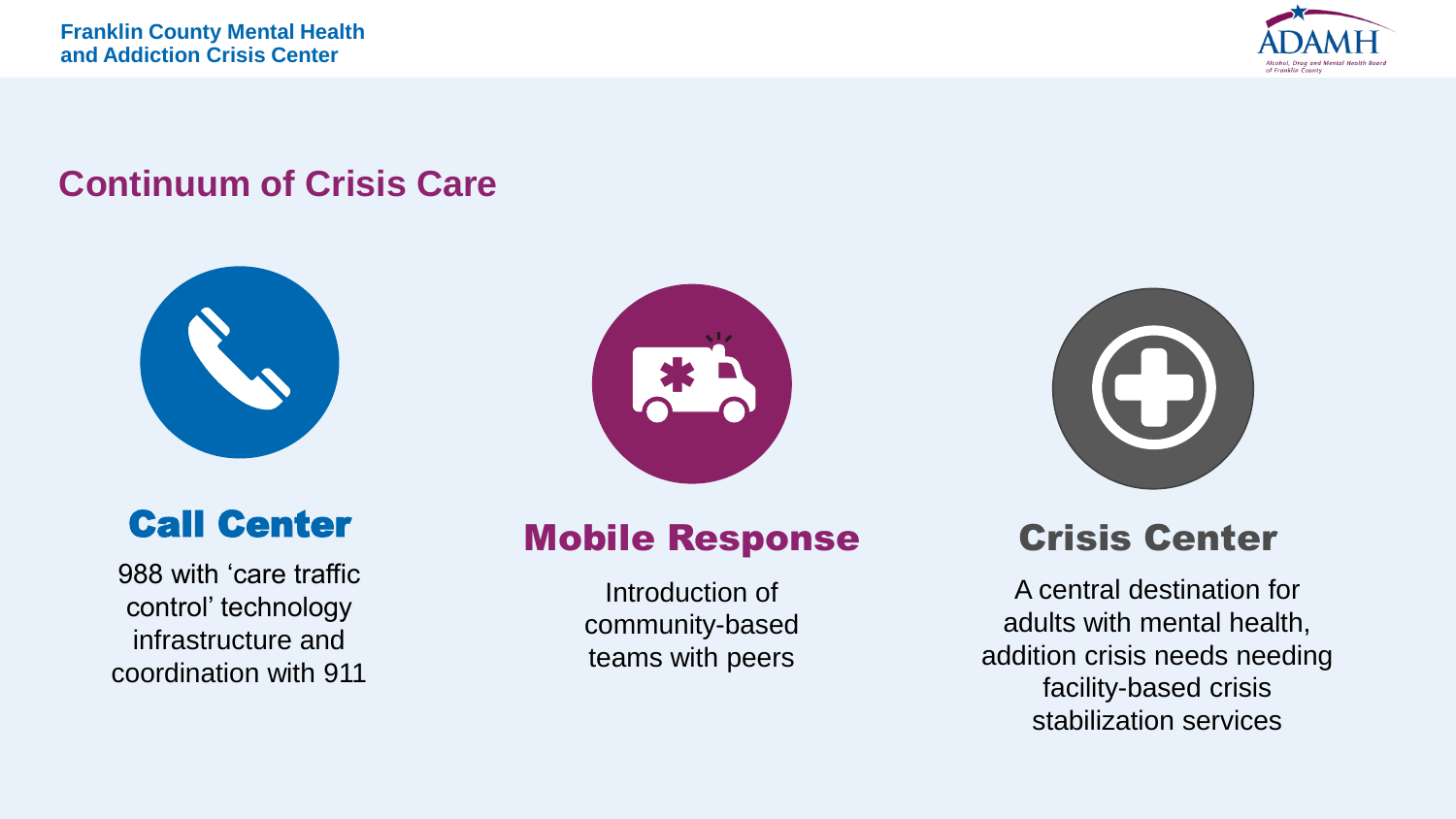

# **Community-wide Support**

### **Community Input**

Steering Committee included:

- Community providers
- Hospitals
- Law enforcement
- Advocacy organizations
- Individuals and families with lived experiences

### **Community Vision**

The new crisis center will:

- Be safe, secure, and have the capacity to serve anyone at any time
- Have a full array of services to support individuals with both mental health and substance use disorders as well as a range of co-existing medical issues
- Integrate peer support into all levels of care and facilitates 'warm handoffs' to appropriate communitybased care before individuals are discharged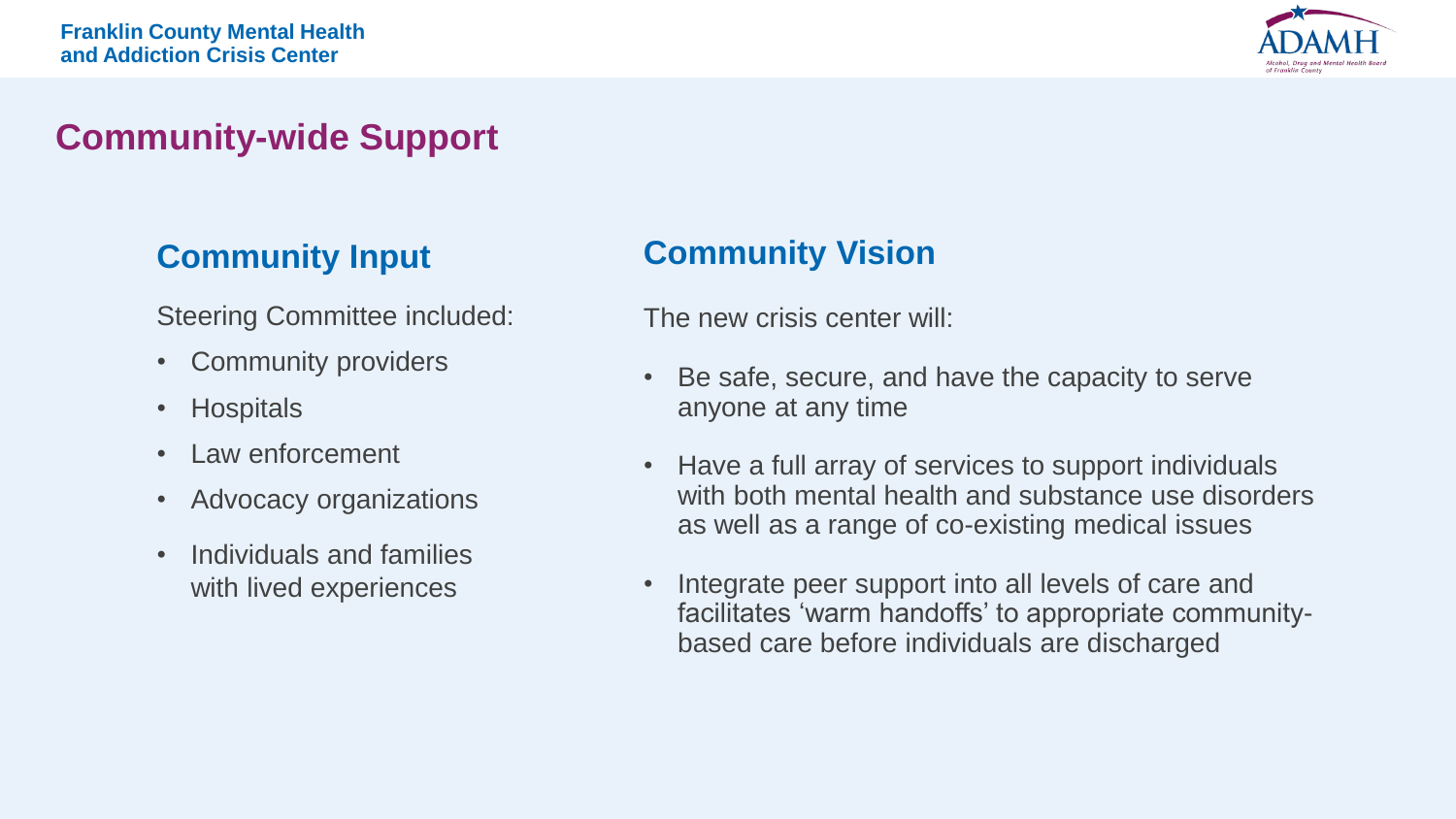#### **Franklin County Mental Health and Addiction Crisis Center**



# **Crisis Center Location**

West Edge area:

- South of Harmon Avenue
- East of South Souder Avenue
- North of Buchanan Drive

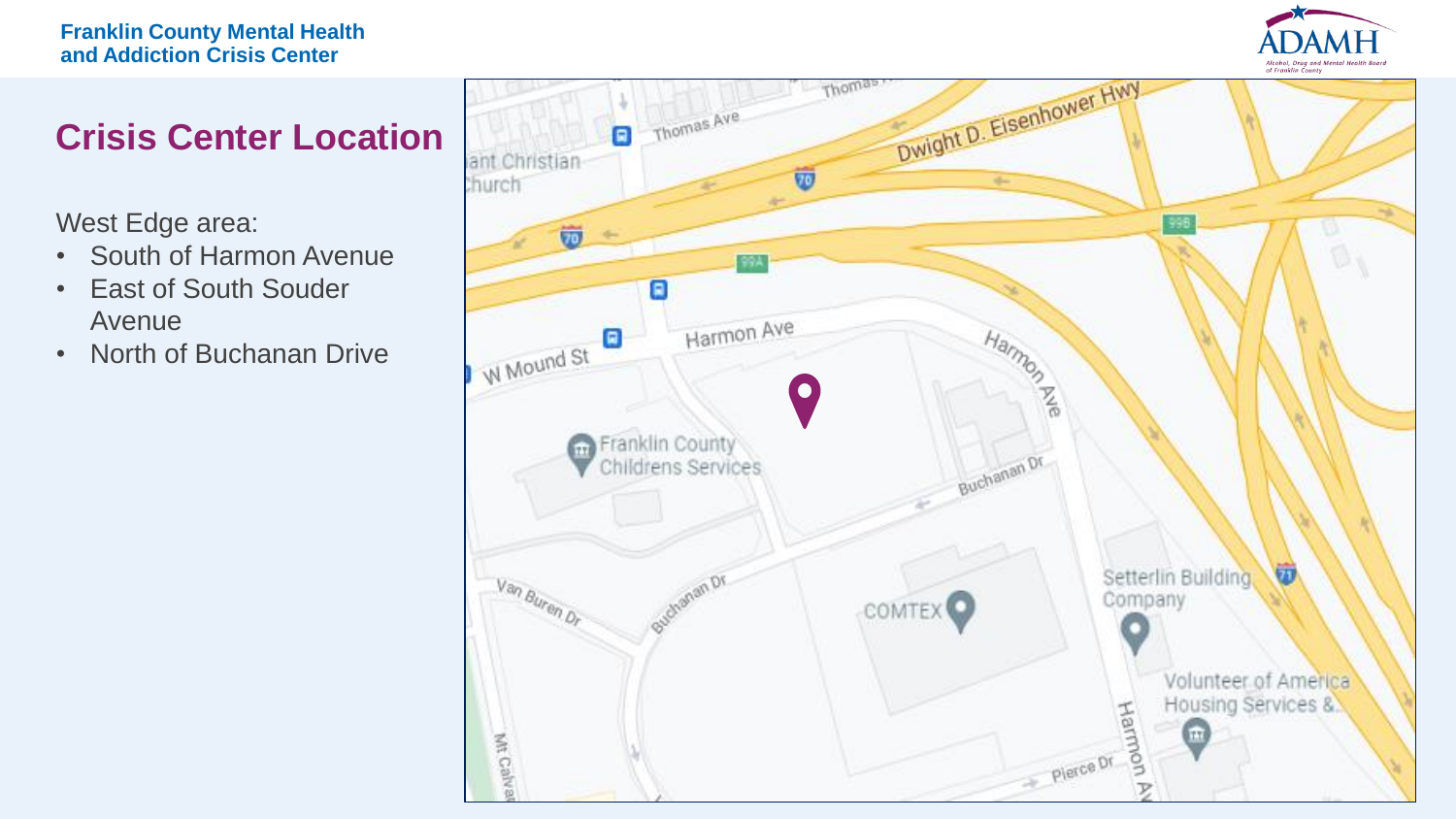

### **Levels of Care**





**Community Services\***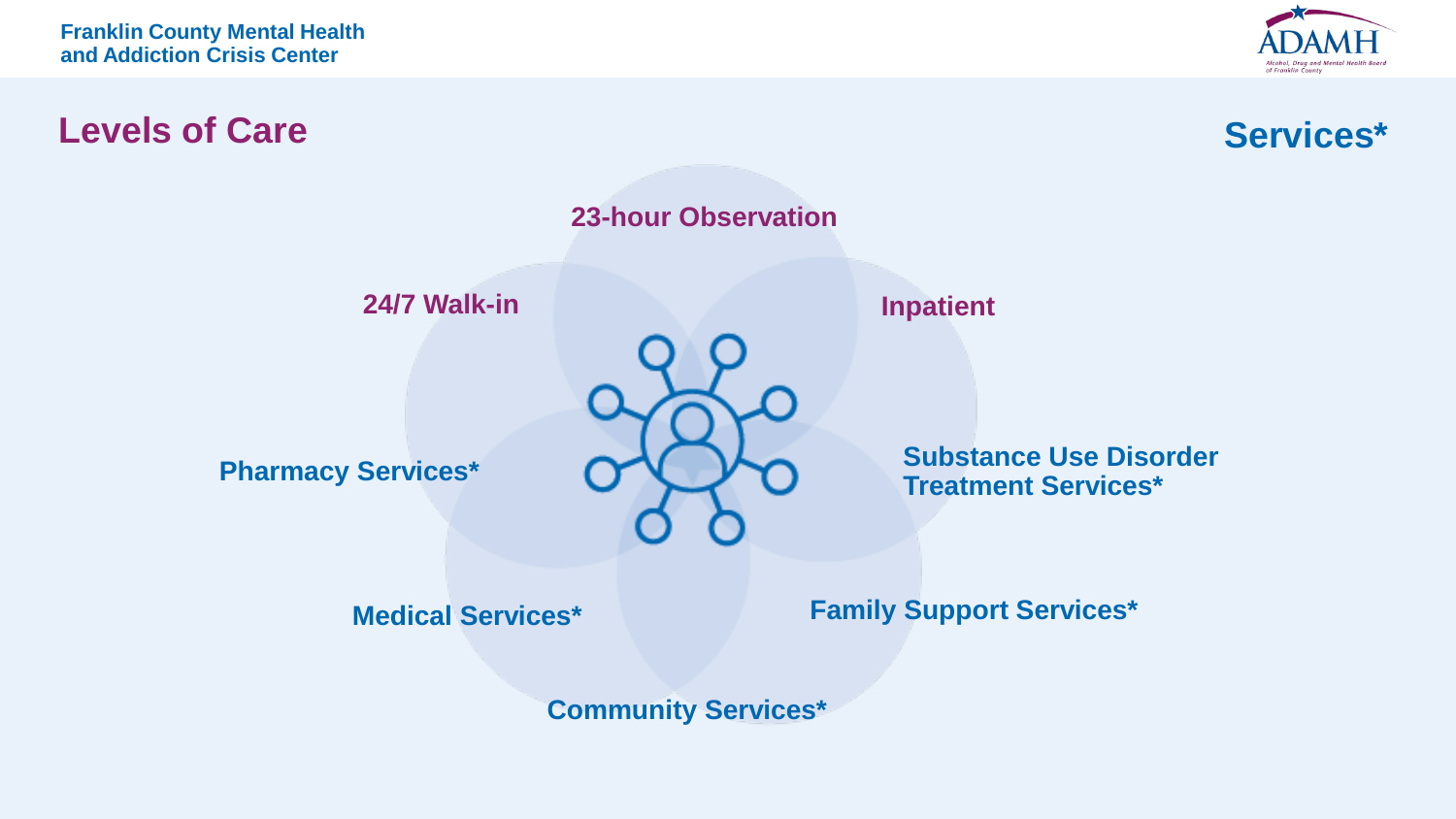

#### **Community Investment (as of March 2022)**

**\$50 million** – All-in Construction Costs **\$46.62 million** – Committed from Partners **\$3.38 million** – Additional Support Needed



# **Philanthropic Support**

Osteopathic Heritage Foundations – **\$2.5 million** Robert F. Wolfe and Edgar T. Wolfe Foundation – **\$1 million** Nationwide Foundation – **\$1 million** The Columbus Foundation – **\$500,000** Columbus Medical Association Foundation - **\$500,000** Cover My Meds - **\$100,000** Grange Insurance- **\$10,000** Cornely Family Fund - **\$10,000**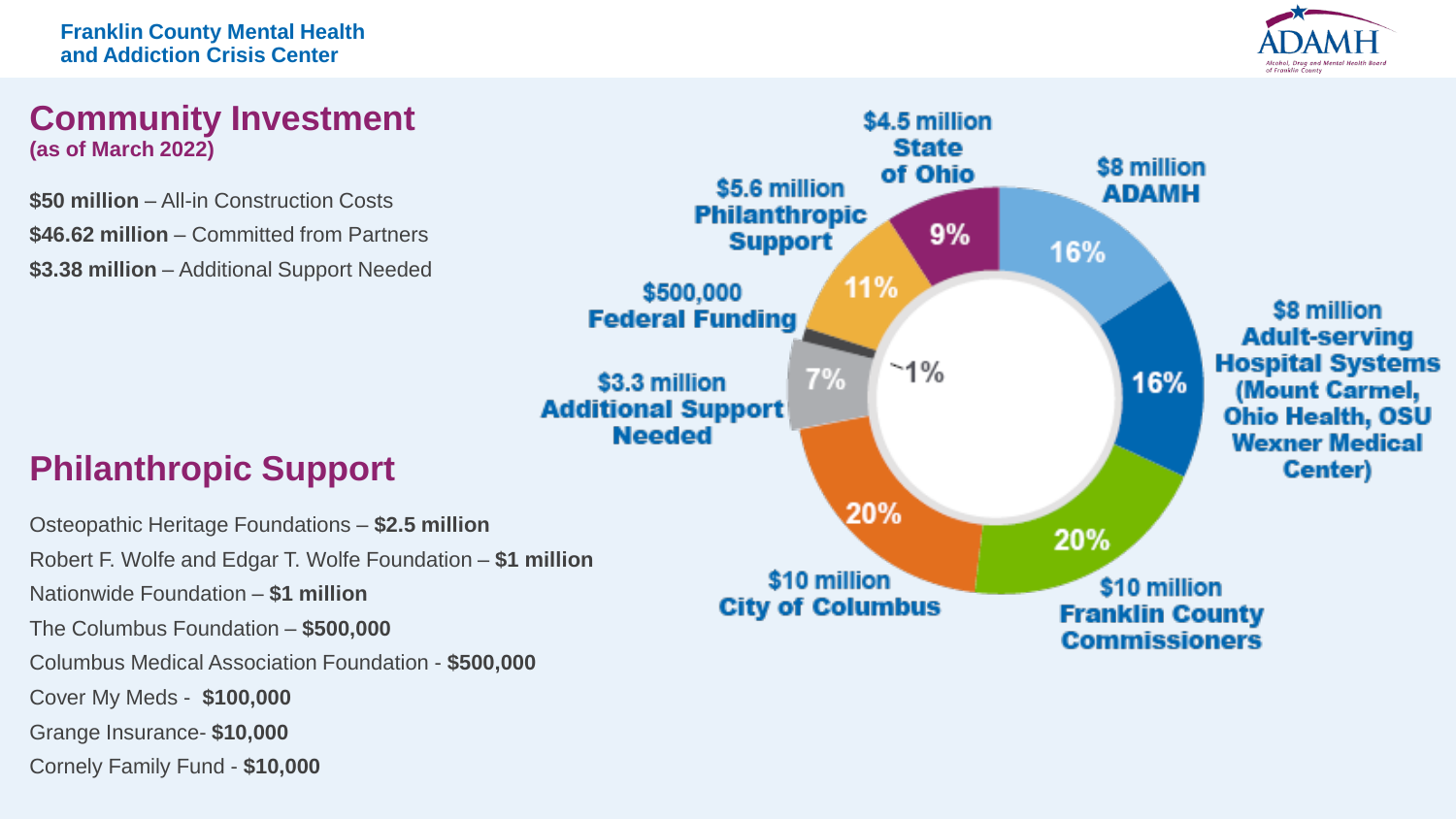

# **Completed Milestones**

- ✓ **Steering Committee completed recommendations (Q1 2021)**
- ✓ **Hammes Company Healthcare selected as Owner's Rep (Q2 2021)**
- ✓ **Harmon Avenue site location validated (Q2 2021)**
- ✓ **RFQ released for design firm and construction manager (Q2 2021)**
- **Community Advisory Council held initial planning retreat (Q3 2021)**
- ✓ **RI International selected as crisis center operator (Q3 2021)**
- ✓ **NBBJ selected as crisis center design team lead (Q3 2021)**
- ✓ **Elford/Corna Kokosing selected as construction manager (Q4 2021)**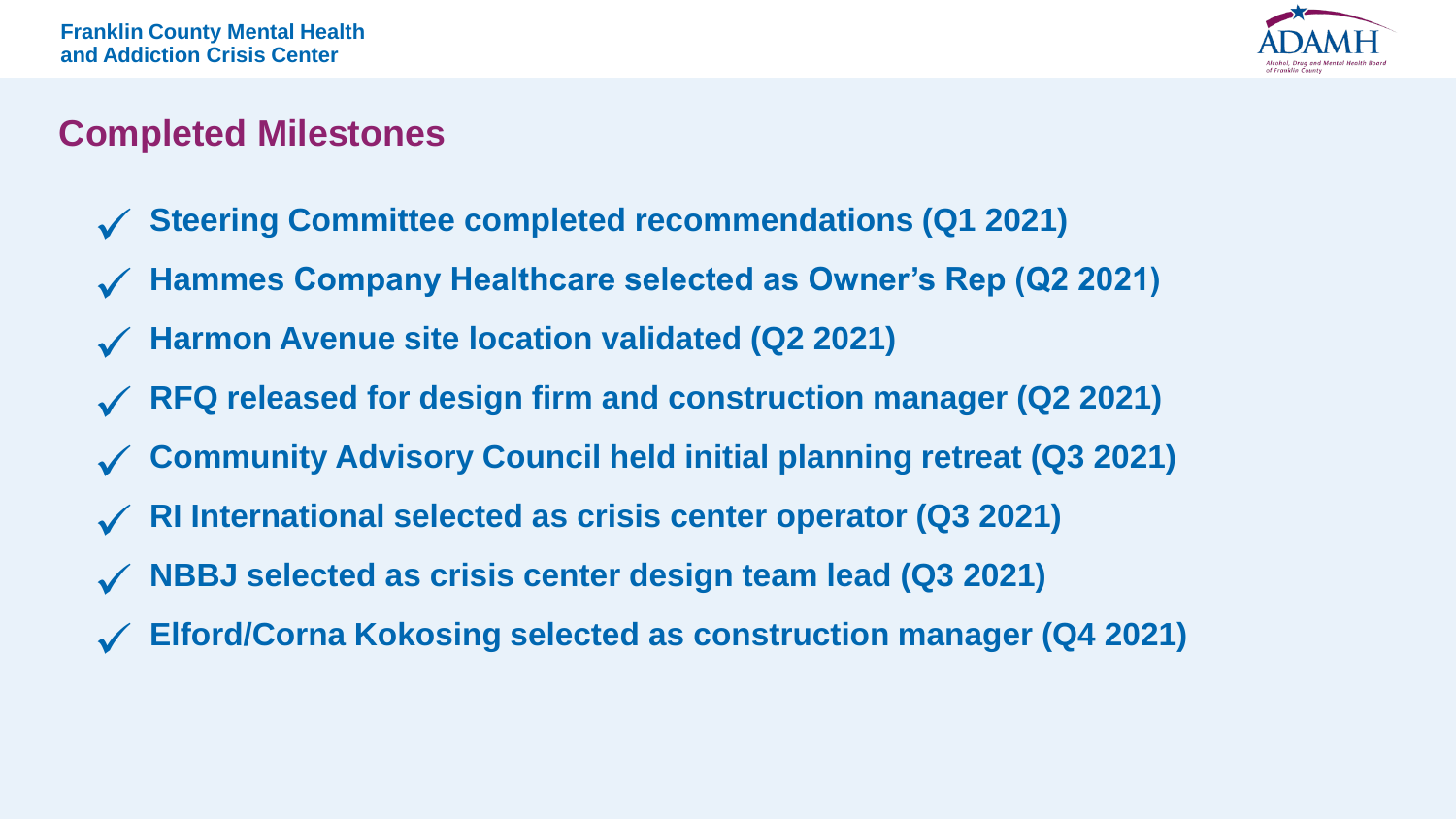

### **Timeline**

### **Groundbreaking**

• 2022

# **Ribbon Cutting**

• 2024

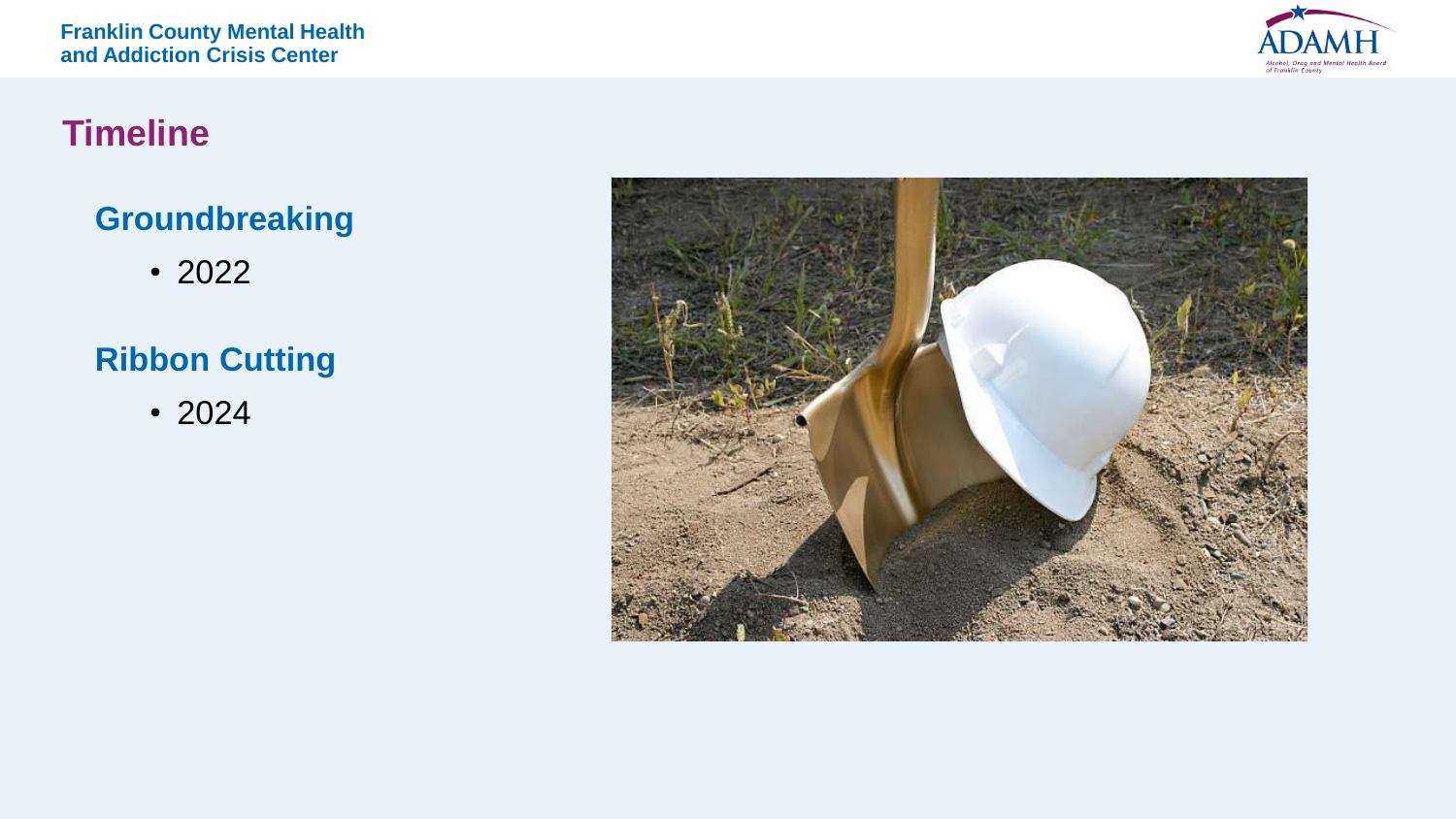



# **Questions?**

adamhfranklin.org/crisis-center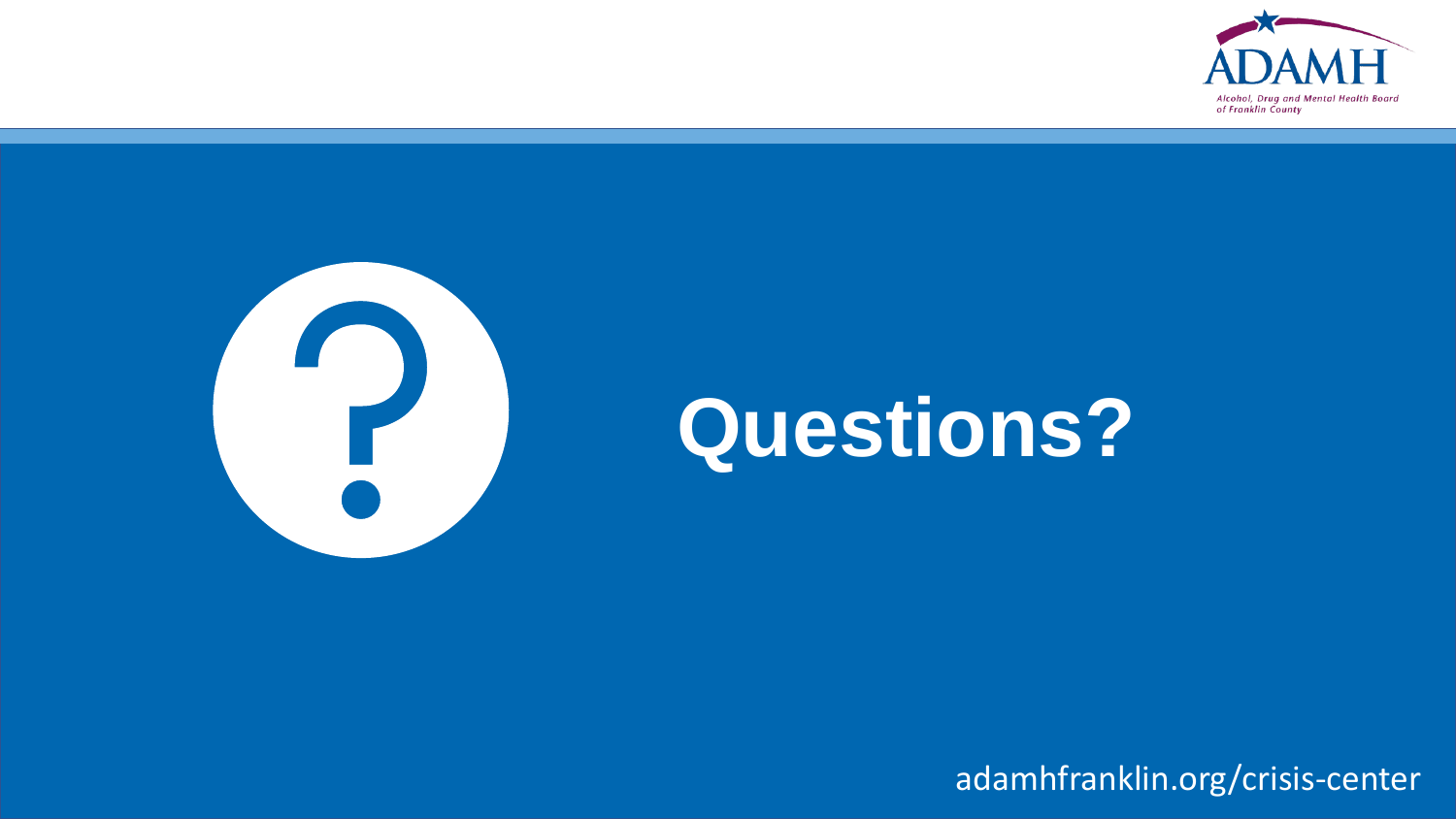



# **Thank you!**

adamhfranklin.org/crisis-center